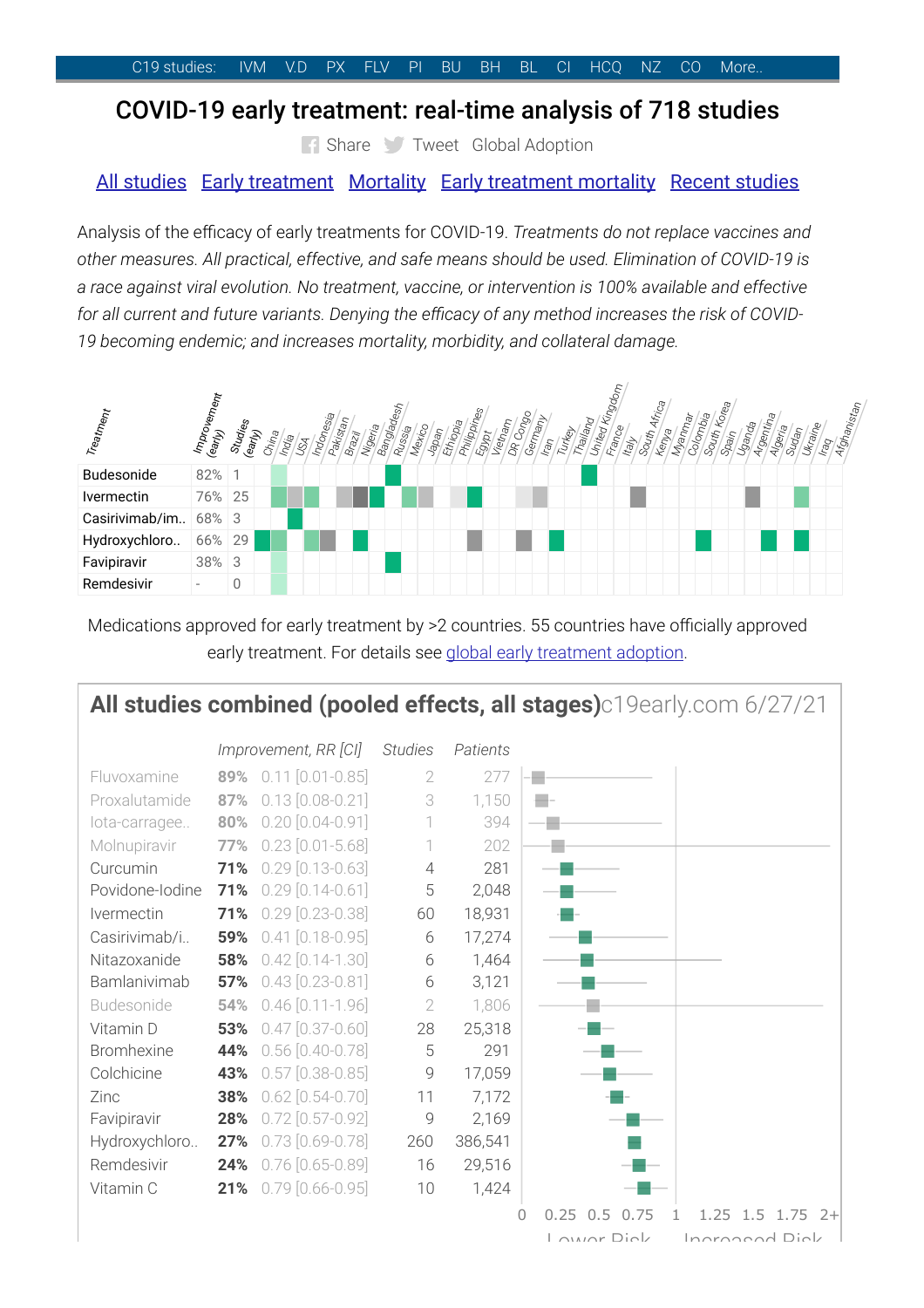Random effects meta-analysis of all studies combined (pooled effects, all stages). Treatments with 3 or fewer studies are shown in grey. Pooled results across all stages and outcomes depend on the distribution of stages and outcomes tested - for example late stage treatment may be less effective and if the majority of studies are late stage this may obscure the efficacy of early treatment. Please see the specific stage and outcome analyses.

<span id="page-1-0"></span>

Random effects meta-analysis of early treatment studies (pooled effects). Treatments with 3 or fewer studies are shown in grey. Pooled results across all outcomes are affected by the distribution of outcomes tested, please see detail pages for specific outcome analysis.

<span id="page-1-1"></span>

| All mortality results (all stages)<br>c19early.com 6/27/21 |  |                                   |                |          |  |
|------------------------------------------------------------|--|-----------------------------------|----------------|----------|--|
|                                                            |  | Improvement, RR [CI]              | <b>Studies</b> | Patients |  |
| <b>Bromhexine</b>                                          |  | <b>91%</b> $0.09$ $[0.01 - 1.57]$ | 2              | 178      |  |
| Povidone-lodine                                            |  | 88% 0.12 [0.03-0.50]              | 1              | 606      |  |
| Proxalutamide                                              |  | 84% 0.16 [0.12-0.22]              | $\mathcal{D}$  | 913      |  |
| Molnupiravir                                               |  | 77% 0.23 [0.01-5.68]              |                | 202      |  |
| <i><u><b>Ivermectin</b></u></i>                            |  | <b>70%</b> 0.30 [0.19-0.47]       | 22             | 7,690    |  |
| Curcumin                                                   |  | 65% 0.35 [0.13-0.90]              | 2              | 180      |  |
| Vitamin D                                                  |  | 63% 0.37 [0.24-0.57]              | 16             | 9,433    |  |
| Nitazoxanide                                               |  | 60% 0.40 [0.10-1.58]              | 3              | 923      |  |
| <b>Bamlanivimab</b>                                        |  | 48% 0.52 [0.10-2.71]              | 3              | 1,551    |  |
| Colchicine                                                 |  | 43% 0.57 [0.38-0.85]              | 9              | 17,059   |  |
| Zinc                                                       |  | 37% 0.63 [0.55-0.73]              | 7              | 4,850    |  |
| Vitamin C                                                  |  | 26% $0.74$ [0.59-0.93]            | 7              | 882      |  |
|                                                            |  |                                   |                |          |  |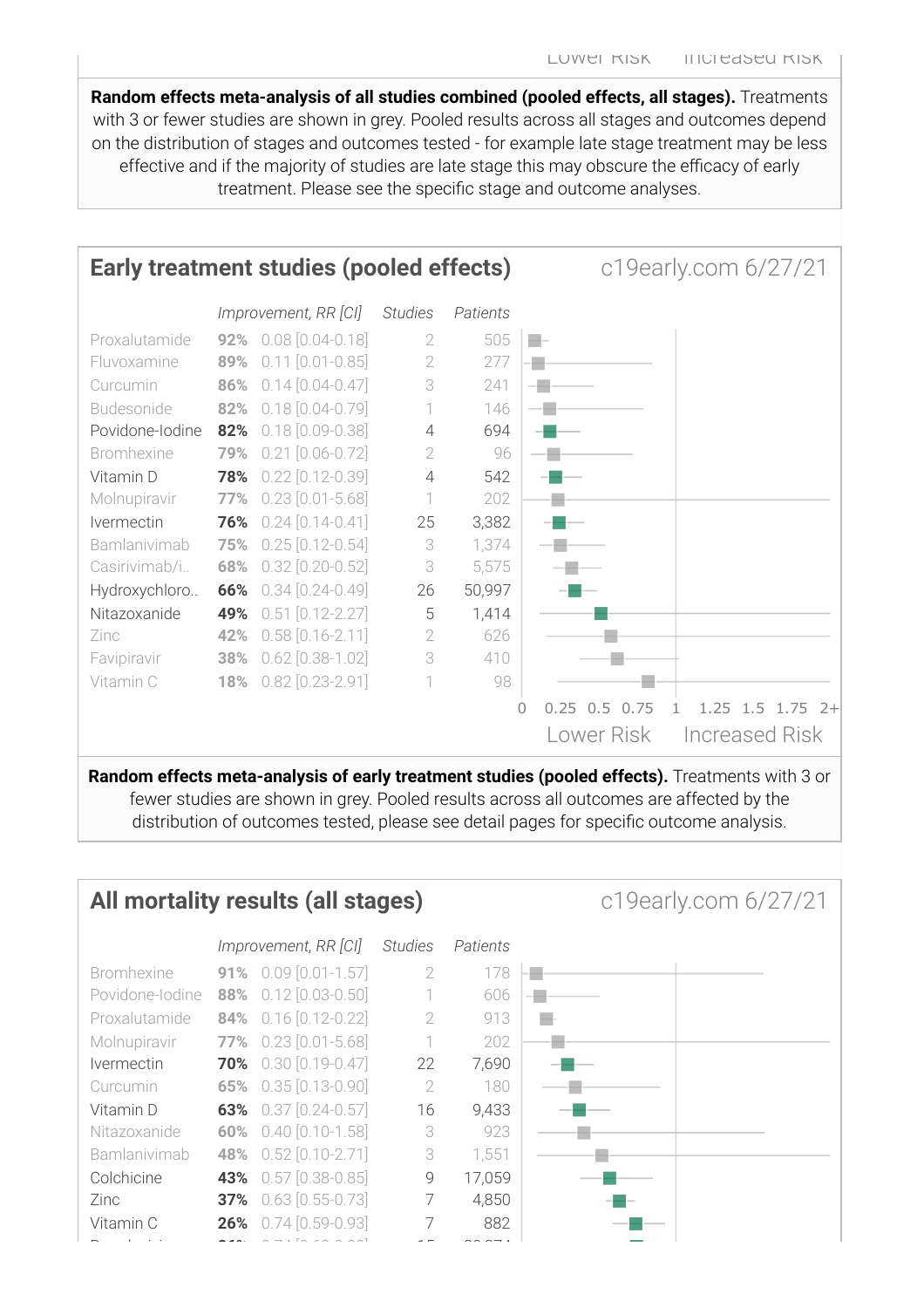

Random effects meta-analysis of all mortality results (all stages). Treatments with 3 or fewer studies are shown in grey. Pooled results across all stages depend on the distribution of stages tested - for example late stage treatment may be less effective and if the majority of studies are late stage this may obscure the efficacy of early treatment. Please see the specific stage analyses.

#### <span id="page-2-0"></span>**Early treatment mortality results** c19early.com 6/27/21 Improvement, RR [CI] Studies Patients Bamlanivimab 92% 0.08 [0.00-1.43] 1 769 ÷ Bromhexine **91%** 0.09 [0.01-1.59] 1 78 ÷ Povidone-Iodine 88% 0.12 [0.03-0.50] 1 606 ۰. Curcumin **82%** 0.18 [0.04-0.79] 1 140  $\sim$   $\sim$ Ivermectin **81%** 0.19 [0.07-0.54] 6 1,193  $\sim$   $\sim$ Proxalutamide 80% 0.20 [0.01-4.13] 1 268 ÷ Zinc **79%** 0.21 [0.03-1.47] 1 518 ÷ Vitamin D 78% 0.22 [0.12-0.43] 3 500 -11 Molnupiravir **77%** 0.23 [0.01-5.68] 1 202 Hydroxychloro.. **75%** 0.25 [0.16-0.40] 11 47,344 Casirivimab/i.. **67%** 0.33 [0.03-3.17] 1 2,696  $\blacksquare$ Favipiravir **45%** 0.55 [0.05-5.81] 1 92  $\overline{\phantom{a}}$ Nitazoxanide **41%** 0.59 [0.02-13.8] 2 873 e. 0 0.25 0.5 0.75 1 1.25 1.5 1.75 2+ Lower Risk Increased Risk

Random effects meta-analysis of early treatment mortality results. Treatments with 3 or fewer studies are shown in grey.

### <span id="page-2-1"></span>Recent studies (see the individual treatment pages for all studies):

 $\mathbb T$ 

| 6/24 | Late |                                     | Sabico et al., Nutrients, doi:10.33 Effects of a 2-Week 5000 IU versus 10<br>Details Small RCT of 69 hospitalized patients comparing 1000IU and 5000IU daily c |
|------|------|-------------------------------------|----------------------------------------------------------------------------------------------------------------------------------------------------------------|
| 6/24 | Meta | <b>Pal</b> et al., Jo meta-analysis | Vitamin D supplementation and clinic<br>Details Meta analysis of 13 vitamin D treatment studies, showing significantly lowe                                    |
| 6/24 | Late |                                     | Gerlovin et a death, 122.0%,  Pharmacoepidemiology, Machine Lea<br>Details Retrospective 1,769 hospitalized patients in the USA showing no significant         |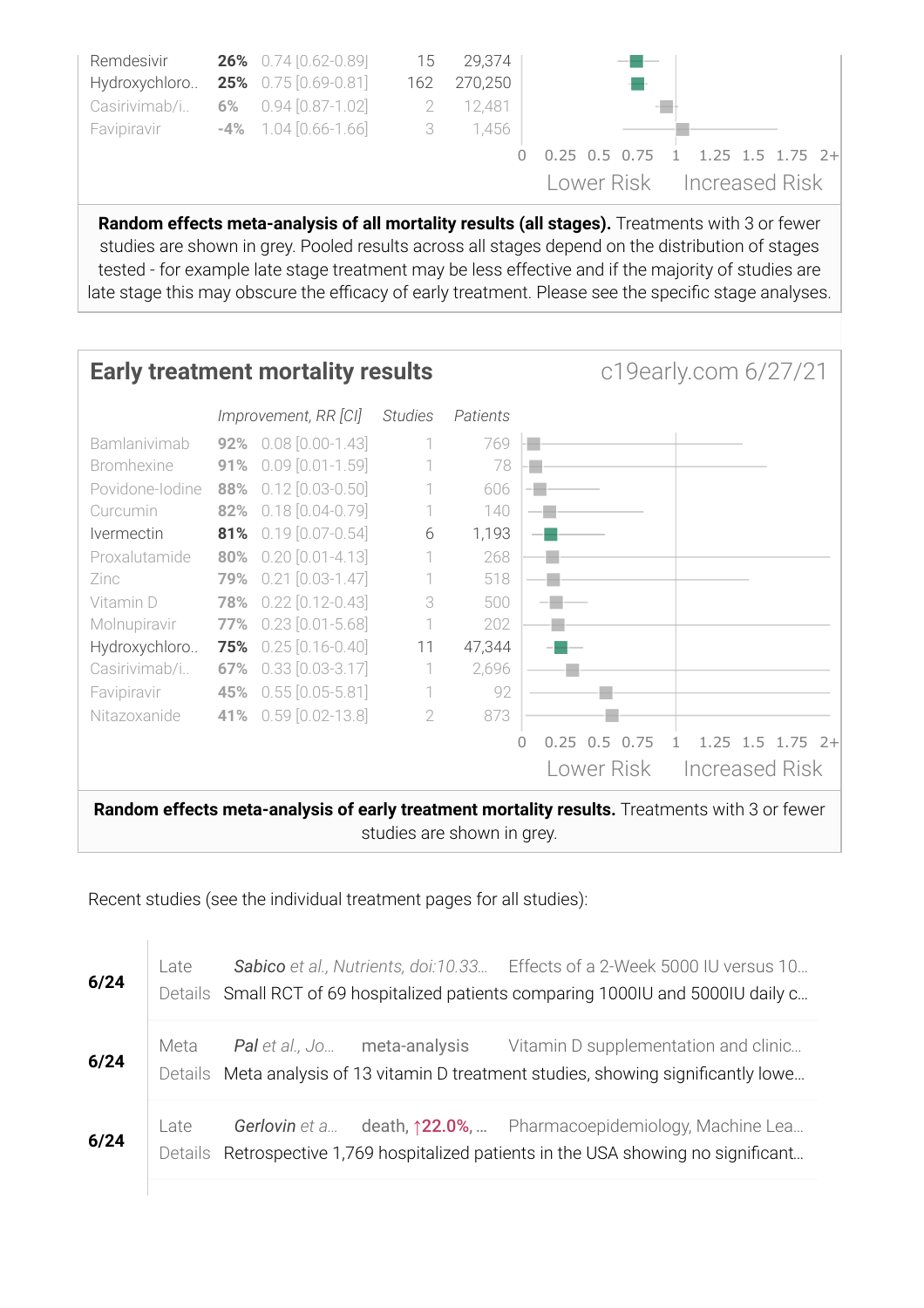| 6/22 | <b>News</b><br>Details | Results from ivermectin use from the<br>Misiones Mi<br>news<br>News report on ivermectin use in Misiones, Argentina, showing significantly                                  |
|------|------------------------|-----------------------------------------------------------------------------------------------------------------------------------------------------------------------------|
| 6/21 | Late<br>Details        | Arch et al., m death, 19.9%,  Evaluation of the effectiveness of rem<br>Prospective PSM analysis of remdesivir use in the UK showing statistically s                        |
| 6/21 | In Sili<br>Details     | Yadav et al., Research Square, d Repurposing the Combination Drug of<br>In Silico study showing stronger inhibition of SAR-CoV-2 for HCQ+favipiravir                        |
| 6/19 | Early<br>Details       | hosp., $\downarrow$ 85.7%,  Oral nano-curcumin formulation effica<br>Ahmadi et al<br>RCT 60 outpatients in Iran, 30 treated with nano-curcumin showing lower ho             |
| 6/18 | Revie<br>Details       | Increase in Outpatient Ivermectin Disp<br><b>Lind</b> et al., Jo review<br>CDC analysis of ivermectin prescriptions in the US suggesting that, while na                     |
| 6/18 | Late<br>Details        | Schwartz et  ICU, 133.3%,  Assessing the efficacy and safety of h<br>Small early terminated late treatment RCT not showing significant differenc                            |
| 6/18 | In Vitr                | in vitro<br>An in vitro study of dual drug combina<br>Purwati et al<br>Details In Vitro study of combinations of drugs showing antiviral efficacy of HCQ al                 |
| 6/18 | Early<br>Details       | Fischer et al death, J76.5%,  Molnupiravir, an Oral Antiviral Treatme<br>RCT 202 outpatients in the USA showing significantly faster viral clearance,                       |
| 6/18 | Early<br>Details       | Krolewiecki  ventilation, 15 Antiviral effect of high-dose ivermectin<br>Proof of concept RCT with 30 ivermectin patients and 15 control patients, s                        |
| 6/17 | Meta<br>Details        | Bryant et al.,  death, 162.0%,  Ivermectin for Prevention and Treatm<br>Systematic review, meta analysis, and trial sequential analysis of 24 RCTs fi                       |
| 6/17 | Levels                 | Jude et al., J hosp., 171.6%,  Vitamin D deficiency is associated wit<br>Details Retrospective 80,670 people in the UK with vitamin D levels measured withi                 |
| 6/16 | Late                   | Horby et al.,  death, $\text{16.0\%}, \text{p}$ Casirivimab and imdevimab in patient<br>Details RCT 9,785 hospitalized patients in the UK showing lower mortality with casi |
| 6/15 |                        | The mechanisms of action of Ivermec<br>Revie <b>Zaidi</b> et al., T <b>review</b><br>Details Extensive review of 20 mechanisms of action of ivermectin for SARS-CoV-2.      |
| 6/15 |                        | In Vitr Panchariya e in vitro<br>Zinc2+ ion inhibits SARS-CoV-2 main<br>Details In Silico and In Vitro study showing that ionic zinc inhibits SARS-CoV-2 main               |
| 6/15 | Early                  | Aref et al., In recov. time, $\downarrow 6$ Clinical, Biochemical and Molecular Ev<br>Details RCT 114 patients in Egypt, 57 treated with ivermectin mucoadhesive nanos      |
|      |                        |                                                                                                                                                                             |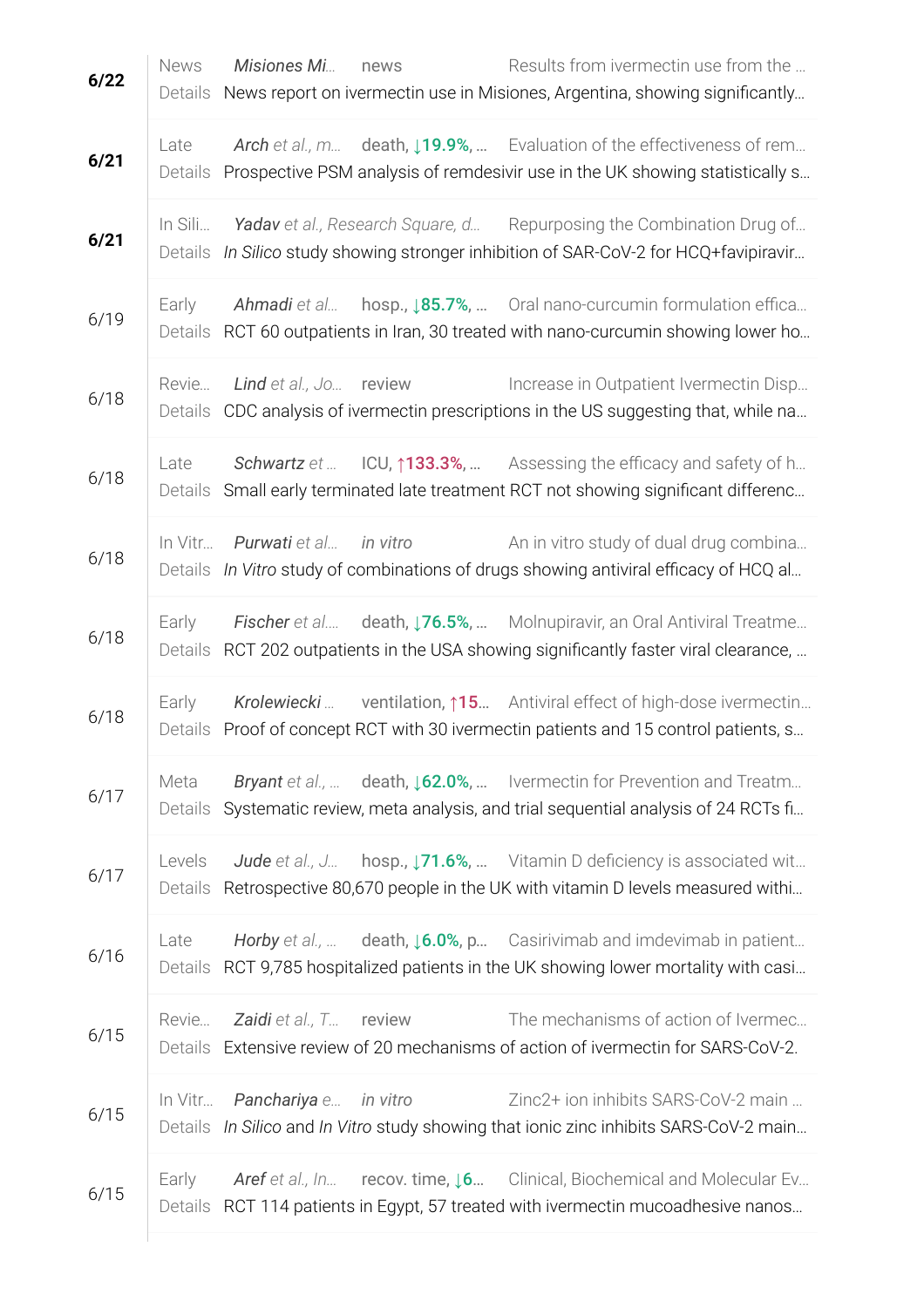| 6/14 | Levels<br>Details |  | Campi et al.,  death, $\downarrow$ 24.3%,  Vitamin D and COVID-19 severity and<br>Prospective study of 103 hospitalized patients in Italy, showing very high pre     |
|------|-------------------|--|----------------------------------------------------------------------------------------------------------------------------------------------------------------------|
| 6/9  | Late<br>Details   |  | Saib et al., P int./death, 12 Lack of efficacy of hydroxychloroquin<br>203 hospitalized patients in France, not showing significant differences with                 |
| 6/8  | Late<br>Details   |  | Singh et al.,  death, 147.5%,  Safety and efficacy of antiviral therapy<br>Very small early terminated RCT in India, showing lower mortality but witho               |
| 6/7  | Late<br>Details   |  | Al Sulaiman  death, 135.0%,  Evaluation of Zinc Sulfate as an Adjun<br>Retrospective 266 ICU patients showing lower mortality with zinc treatment                    |
| 6/7  | PrEP<br>Details   |  | Dinesh et al., cases, 160.1%, Hydroxychloroquine for SARS CoV2 P<br>Prophylaxis study with 2,727 Indian healthcare workers, showing lower risk                       |
| 6/7  | Levels<br>Details |  | <b>Dror</b> et al., m severe case, $\sqrt{8}$ Pre-infection 25-hydroxyvitamin D3 lev<br>Retrospective 253 hospitalized patients in Israel showing higher mortality a |
| 6/6  | Levels<br>Details |  | Diaz-Curiel, J ICU, 173.2%, p= The relationship between 25(OH) vita<br>Retrospective 1,549 patients in Spain showing that the frequency of vitamin                   |
| 6/6  | N/A<br>Details    |  | Hariyanto et  death, 169.0%,  Ivermectin and outcomes from Covid-<br>Systematic review and meta analysis of 19 RCTs showing mortality RR 0.31                        |

We aim to cover the most promising early treatments for COVID-19. We use pre-specified effect extraction criteria that prioritizes more serious outcomes, for details see [methods.](https://ivmmeta.com/#appendix_methods) For specific outcomes and different treatment stages see the individual pages. Not all treatments are covered here, effectiveness has been reported for many other treatments in studies. Of the 718 studies, 503 present results comparing with a control group, 444 are treatment studies, 59 analyze outcomes based on serum levels, and 46 are meta analyses.

Please send us corrections, updates, or comments. Vaccines and treatments are both extremely valuable and complementary. All practical, effective, and safe means should be used. Elimination of COVID-19 is a race against viral evolution. No treatment, vaccine, or intervention is 100% available and effective for all current and future variants. Denying the efficacy of any method increases the risk of COVID-19 becoming endemic; and increases mortality, morbidity, and collateral damage. We do not provide medical advice. Before taking any medication, consult a qualified physician who can provide personalized advice and details of risks and benefits based on your medical history and situation. Treatment protocols for physicians are available from the [FLCCC.](https://covid19criticalcare.com/covid-19-protocols/)